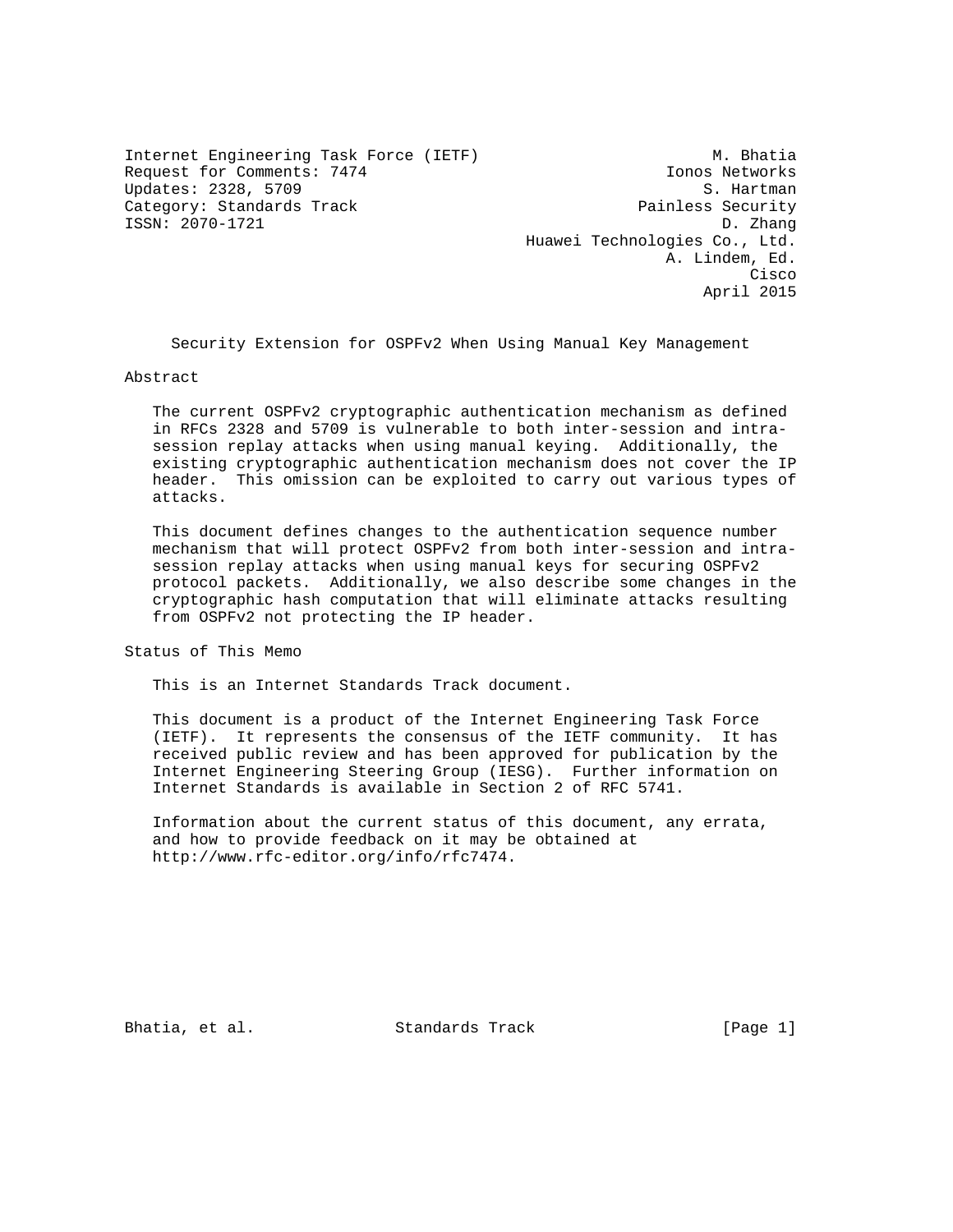# Copyright Notice

 Copyright (c) 2015 IETF Trust and the persons identified as the document authors. All rights reserved.

 This document is subject to BCP 78 and the IETF Trust's Legal Provisions Relating to IETF Documents

 (http://trustee.ietf.org/license-info) in effect on the date of publication of this document. Please review these documents carefully, as they describe your rights and restrictions with respect to this document. Code Components extracted from this document must include Simplified BSD License text as described in Section 4.e of the Trust Legal Provisions and are provided without warranty as described in the Simplified BSD License.

Table of Contents

| 1.1. Requirements Language                                |  | 4            |
|-----------------------------------------------------------|--|--------------|
| Replay Protection Using Extended Sequence Numbers<br>2.1  |  | 4            |
| 3.                                                        |  | 5            |
|                                                           |  | 6            |
| 4.1. Key Selection for Unicast OSPF Packet Transmission   |  | 7            |
| 4.2. Key Selection for Multicast OSPF Packet Transmission |  | 8            |
| 4.3. Key Selection for OSPF Packet Reception              |  | $\mathsf{R}$ |
| 5.                                                        |  | $\mathsf{Q}$ |
| Mitigating Cross-Protocol Attacks<br>б.                   |  | 10           |
| 7 <sub>1</sub>                                            |  | 11           |
| 8.                                                        |  | 11           |
| 9.                                                        |  | 12.          |
|                                                           |  | 12.          |
| Normative References                                      |  | 12           |
| Informative References<br>10.2.                           |  | 12           |
|                                                           |  | 14           |
|                                                           |  | 14           |

Bhatia, et al. Standards Track [Page 2]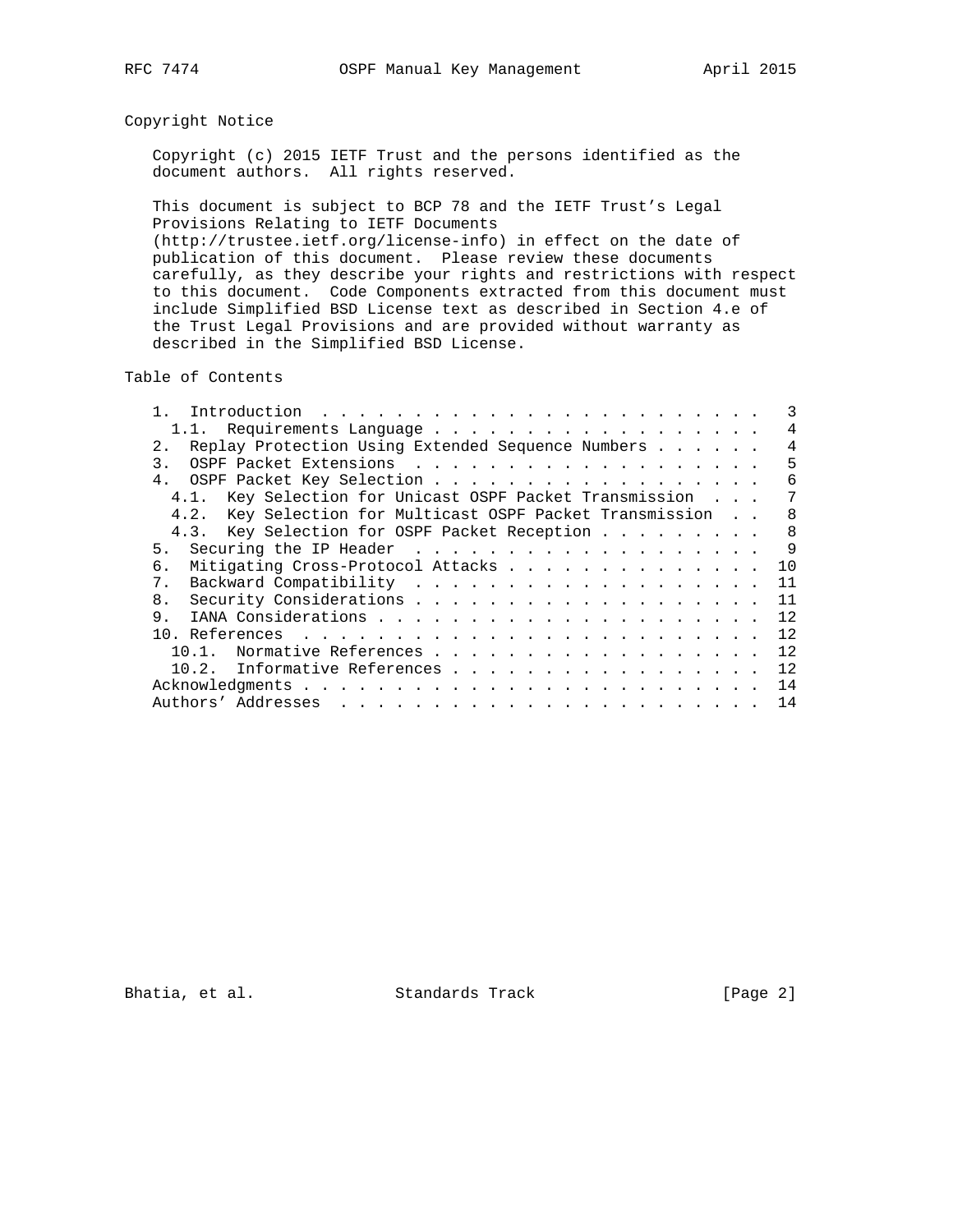# 1. Introduction

 The OSPFv2 cryptographic authentication mechanism as described in [RFC2328] uses per-packet sequence numbers to provide protection against replay attacks. The sequence numbers increase monotonically so that attempts to replay stale packets can be thwarted. The sequence number values are maintained as a part of neighbor adjacency state. Therefore, if an adjacency is taken down, the associated sequence numbers get reinitialized and neighbor adjacency formation starts over again. Additionally, the cryptographic authentication mechanism does not specify how to deal with the rollover of a sequence number when its value wraps. These omissions can be exploited by attackers to implement various replay attacks ([RFC6039]). In order to address these issues, we define extensions to the authentication sequence number mechanism.

 The cryptographic authentication as described in [RFC2328] and later updated in [RFC5709] does not include the IP header. This omission can be exploited to launch several attacks as the source address in the IP header is not protected. The OSPF specification, for broadcast and NBMA (Non-Broadcast Multi-Access) networks, requires implementations to use the source address in the IP header to determine the neighbor from which the packet was received. Changing the IP source address of a packet to a conflicting IP address can be exploited to produce a number of denial-of-service attacks [RFC6039]. If the packet is interpreted as coming from a different neighbor, the received sequence number state for that neighbor may be incorrectly updated. This attack may disrupt communication with a legitimate neighbor. Hello packets may be reflected to cause a neighbor to appear to have one-way communication. Additionally, Database Description packets may be reflected in cases where the per-packet sequence numbers are sufficiently divergent in order to disrupt an adjacency [RFC6863]. This is the IP-layer issue described in point 18 in Section 4 of [RFC6862].

 [RFC2328] states that implementations MUST offer keyed MD5 authentication. It is likely that this will be deprecated in favor of the stronger algorithms described in [RFC5709] and required in [RFC6094].

 This document defines a few simple changes to the cryptographic authentication mechanism, as currently described in [RFC5709], to prevent such IP-layer attacks.

Bhatia, et al. Standards Track [Page 3]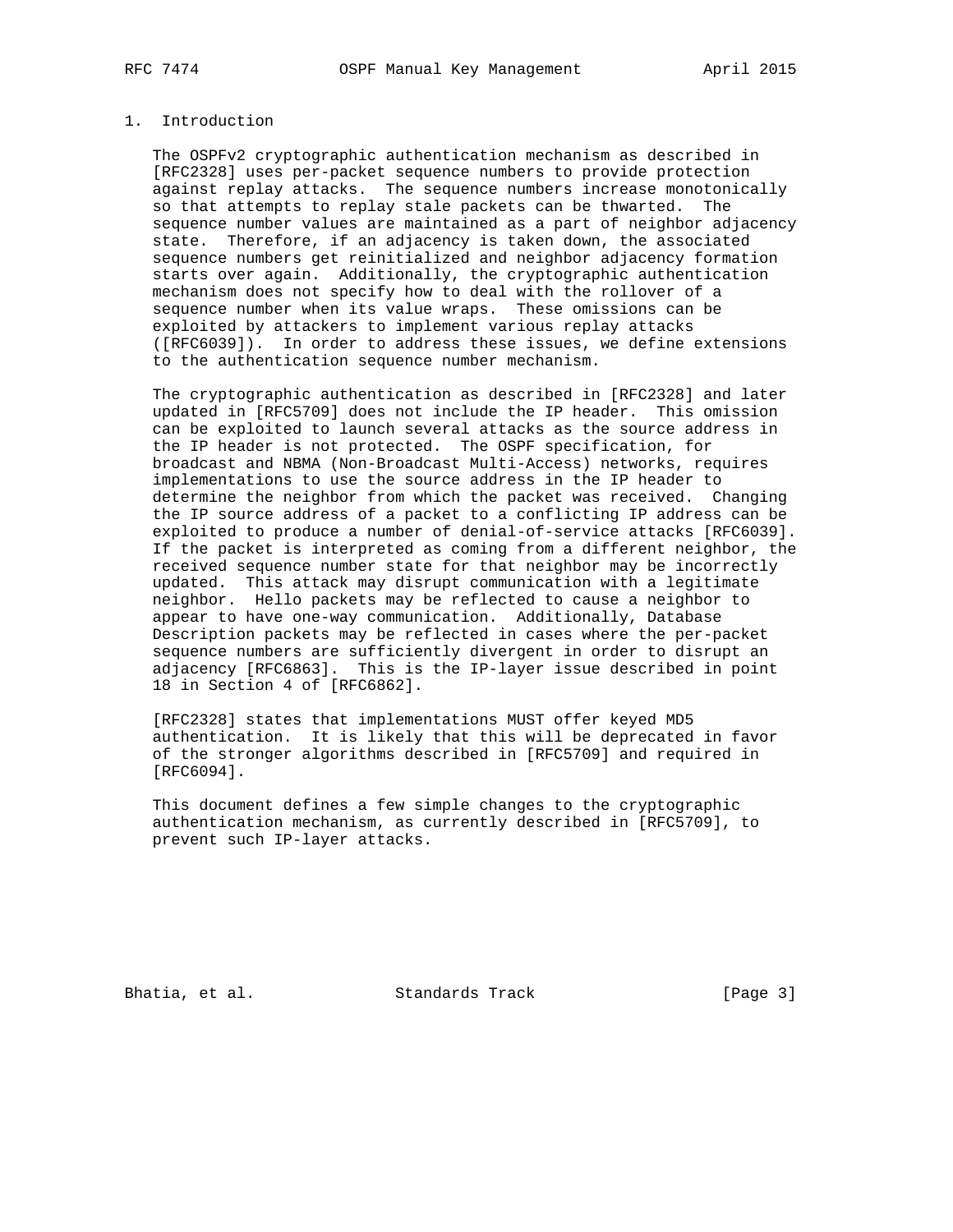### 1.1. Requirements Language

 The key words "MUST", "MUST NOT", "REQUIRED", "SHALL", "SHALL NOT", "SHOULD", "SHOULD NOT", "RECOMMENDED", "MAY", and "OPTIONAL" in this document are to be interpreted as described in RFC 2119 [RFC2119].

 When used in lowercase, these words convey their typical use in common language, and are not to be interpreted as described in RFC 2119 [RFC2119].

# 2. Replay Protection Using Extended Sequence Numbers

 In order to provide replay protection against both inter-session and intra-session replay attacks, the OSPFv2 sequence number is expanded to 64 bits with the least significant 32-bit value containing a strictly increasing sequence number and the most significant 32-bit value containing the boot count. OSPFv2 implementations are required to retain the boot count in non-volatile storage for the deployment life of the OSPF router. The requirement to preserve the boot count is also placed on SNMP agents by the SNMPv3 security architecture (refer to snmpEngineBoots in Section 2.2 of [RFC3414]).

 Since there is no room in the OSPFv2 packet for a 64-bit sequence number, it will occupy the 8 octets following the OSPFv2 packet and MUST be included when calculating the OSPFv2 packet digest. These additional 8 octets are not included in the OSPFv2 packet header length but are included in the OSPFv2 header Authentication Data length and the IPv4 packet header length.

 The lower-order 32-bit sequence number MUST be incremented for every OSPF packet sent by the OSPF router. Upon reception, the sequence number MUST be greater than the sequence number in the last OSPF packet of that type accepted from the sending OSPF neighbor. Otherwise, the OSPF packet is considered a replayed packet and dropped. OSPF packets of different types may arrive out of order if they are prioritized as recommended in [RFC4222].

 OSPF routers implementing this specification MUST use available mechanisms to preserve the sequence number's strictly increasing property for the deployed life of the OSPFv2 router (including cold restarts). This is achieved by maintaining a boot count in non volatile storage and incrementing it each time the OSPF router loses its prior sequence number state. The SNMPv3 snmpEngineBoots variable [RFC3414] MAY be used for this purpose. However, maintaining a separate boot count solely for OSPF sequence numbers has the advantage of decoupling SNMP reinitialization and OSPF reinitialization. Also, in the rare event that the lower-order

Bhatia, et al. Standards Track [Page 4]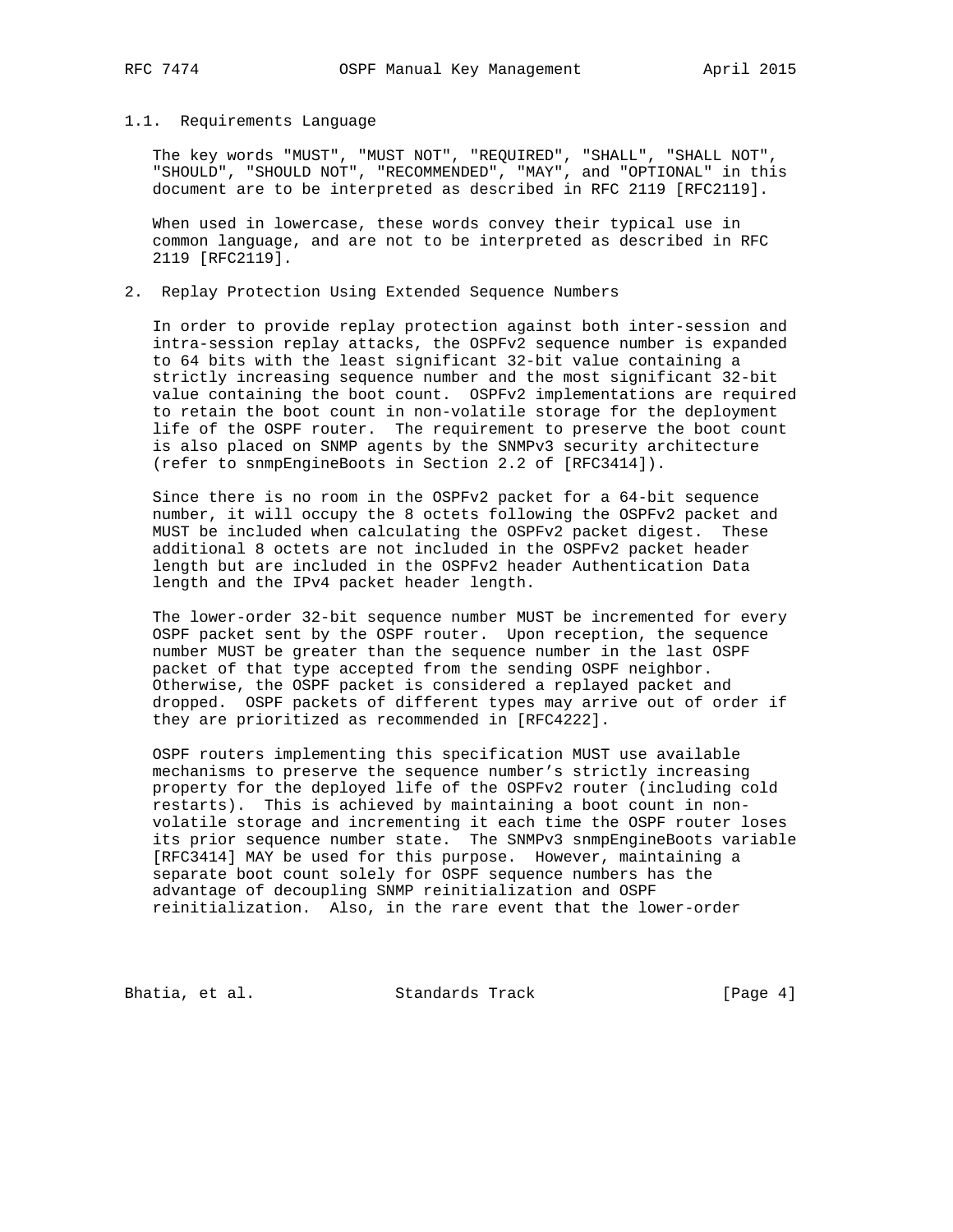32-bit sequence number wraps, the boot count can be incremented to preserve the strictly increasing property of the aggregate sequence number. Hence, a separate OSPF boot count is RECOMMENDED.

3. OSPF Packet Extensions

 The OSPF packet header includes an authentication type field, and 64 bits of data for use by the appropriate authentication scheme (determined by the type field). Authentication types 0, 1, and 2 are defined [RFC2328]. This section defines Authentication type 3.

 When using this authentication scheme, the 64-bit Authentication field (as defined in Appendix D.3 of [RFC2328]) in the OSPF packet header (as defined in Appendix A.3.1 of [RFC2328] and [RFC6549]) is changed as shown in Figure 1. The sequence number is removed and the Key ID is extended to 32 bits and moved to the former position of the sequence number.

 Additionally, the 64-bit sequence number is moved to the first 64 bits following the OSPFv2 packet and is protected by the authentication digest. These additional 64 bits or 8 octets are included in the IP header length but not the OSPF header packet length.

 Finally, the 0 field at the start of the OSPFv2 header authentication is extended from 16 bits to 24 bits.

Bhatia, et al. Standards Track [Page 5]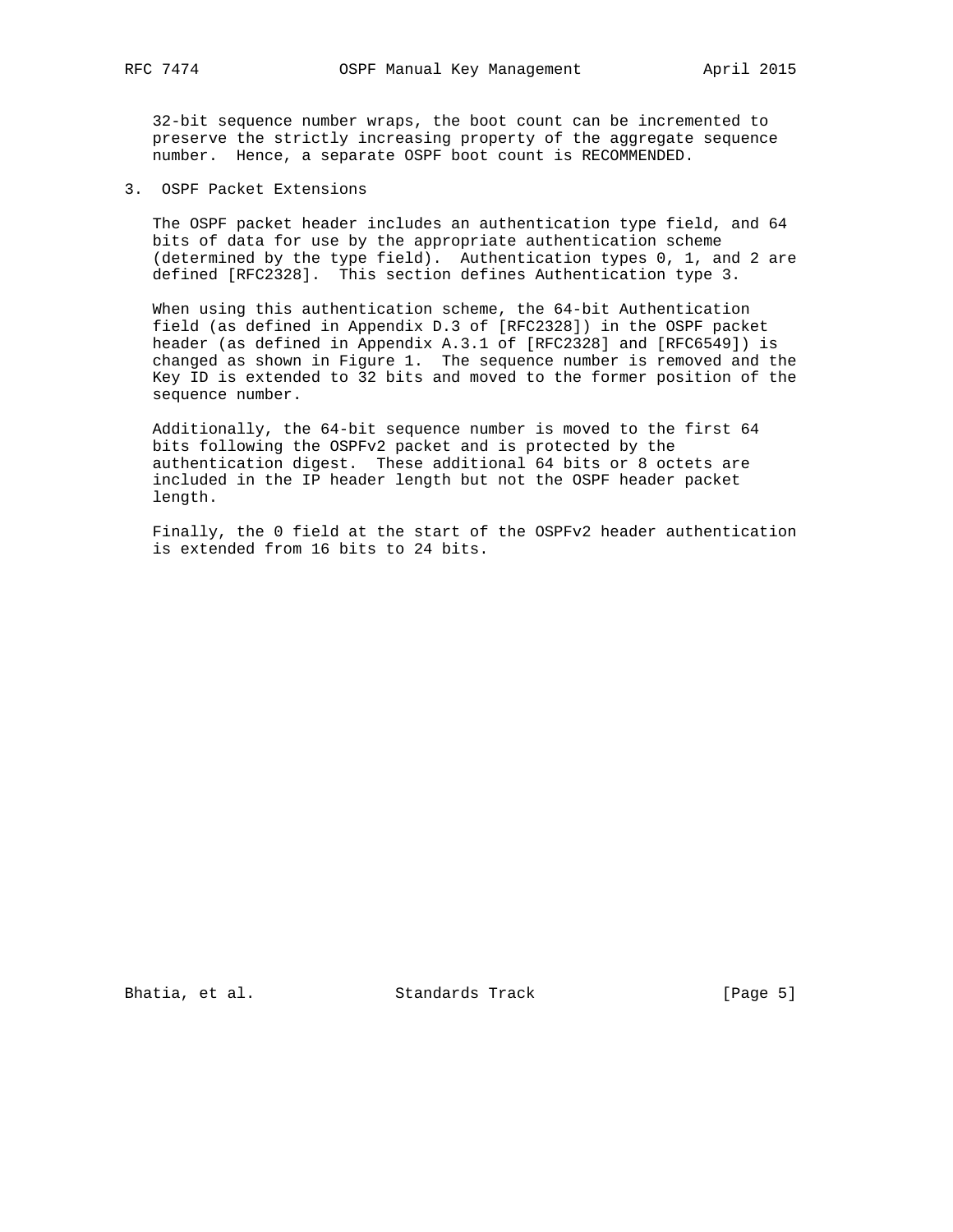$0$  1 2 3 0 1 2 3 4 5 6 7 8 9 0 1 2 3 4 5 6 7 8 9 0 1 2 3 4 5 6 7 8 9 0 1 +-+-+-+-+-+-+-+-+-+-+-+-+-+-+-+-+-+-+-+-+-+-+-+-+-+-+-+-+-+-+-+-+ | Version # | Type | Packet length | +-+-+-+-+-+-+-+-+-+-+-+-+-+-+-+-+-+-+-+-+-+-+-+-+-+-+-+-+-+-+-+-+ Router ID +-+-+-+-+-+-+-+-+-+-+-+-+-+-+-+-+-+-+-+-+-+-+-+-+-+-+-+-+-+-+-+-+ | Area ID | +-+-+-+-+-+-+-+-+-+-+-+-+-+-+-+-+-+-+-+-+-+-+-+-+-+-+-+-+-+-+-+-+ Checksum | Instance ID | AuType | +-+-+-+-+-+-+-+-+-+-+-+-+-+-+-+-+-+-+-+-+-+-+-+-+-+-+-+-+-+-+-+-+ 0 | Auth Data Len | +-+-+-+-+-+-+-+-+-+-+-+-+-+-+-+-+-+-+-+-+-+-+-+-+-+-+-+-+-+-+-+-+ | Key ID | +-+-+-+-+-+-+-+-+-+-+-+-+-+-+-+-+-+-+-+-+-+-+-+-+-+-+-+-+-+-+-+-+ | | OSPF Protocol Packet ˜ ˜ | | | | +-+-+-+-+-+-+-+-+-+-+-+-+-+-+-+-+-+-+-+-+-+-+-+-+-+-+-+-+-+-+-+-+ | Sequence Number (Boot Count) | +-+-+-+-+-+-+-+-+-+-+-+-+-+-+-+-+-+-+-+-+-+-+-+-+-+-+-+-+-+-+-+-+ | Sequence Number (Strictly Increasing Packet Counter) | +-+-+-+-+-+-+-+-+-+-+-+-+-+-+-+-+-+-+-+-+-+-+-+-+-+-+-+-+-+-+-+-+ | | Authentication Data | | +-+-+-+-+-+-+-+-+-+-+-+-+-+-+-+-+-+-+-+-+-+-+-+-+-+-+-+-+-+-+-+-+

Figure 1: Extended Sequence Number Packet Extensions

4. OSPF Packet Key Selection

 This section describes how this security solution selects long-lived keys from key tables. [RFC7210]. In this context, we are selecting the key and corresponding Security Association (SA) as defined in Section 3.2 of [RFC5709]. Generally, a key used for OSPFv2 packet authentication should satisfy the following requirements:

- o For packet transmission, the key validity interval as defined by SendLifetimeStart and SendLifetimeEnd must include the current time.
- o For packet reception, the key validity interval as defined by AcceptLifetimeStart and AcceptLifetimeEnd must include the current time.

Bhatia, et al. Standards Track [Page 6]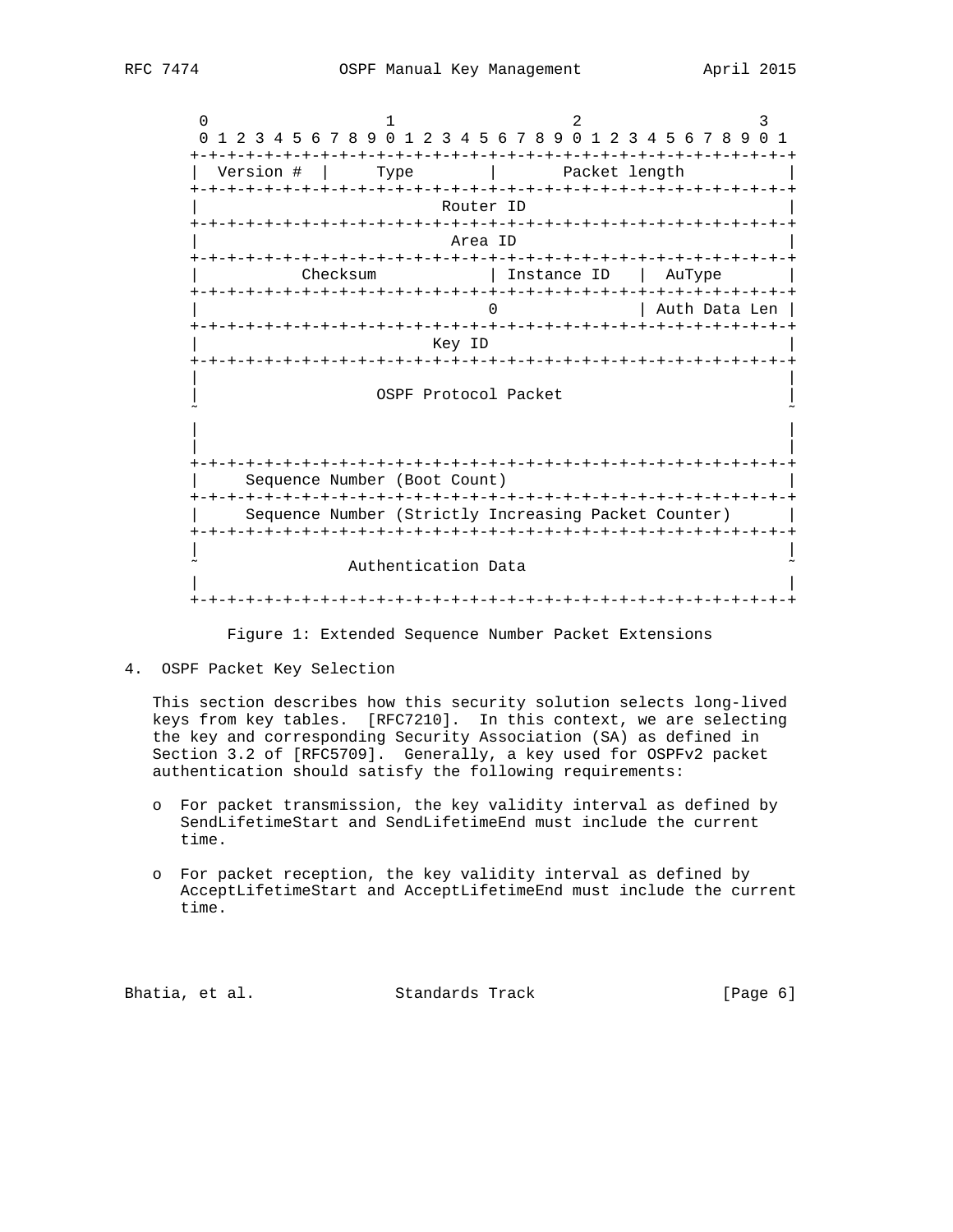o The key must be valid for the desired security algorithm.

 In the remainder of this section, additional requirements for keys are enumerated for different scenarios.

4.1. Key Selection for Unicast OSPF Packet Transmission

 Assume that a router R1 tries to send a unicast OSPF packet from its interface I1 to the interface I2 of a remote router R2 using security protocol P via interface I at time T. First, consider the circumstances where R1 and R2 are not connected with a virtual link. R1 then needs to select a long-lived symmetric key from its key table. Because the key should be shared by both R1 and R2 to protect the communication between I1 and I2, the key should satisfy the following requirements:

- o The Peers field contains the area ID or, if no key containing the area ID is present, the string "all".
- o The Direction field is either "out" or "both".
- o The Interfaces field matches I1 or "all".
- o If multiple keys match the Interface field, keys that explicitly match I1 should be preferred over keys matching "all". If there are still multiple keys that match, the key with the most recent SendLifetimeStart will be selected. This will facilitate graceful key rollover.
- o The Key ID field in the OSPFv2 header (refer to Figure 1) will be set to the selected key's LocalKeyName.

 When R1 and R2 are connected to a virtual link, the Peers field must identify the virtual endpoint rather than the virtual link. Since there may be virtual links to the same router, the transit area ID must be part of the identifier. Hence, the key should satisfy the following requirements:

- o The Peers field includes both the virtual endpoint's OSPF router ID and the transit area ID for the virtual link in the form of the transit area ID, followed by a colon, followed by the router ID. If no such key exists, then a key with the Peers field set to the transit area ID is used, followed by a key with the Peers field set to "all".
- o The Interfaces field is not used for key selection on virtual links.

Bhatia, et al. Standards Track [Page 7]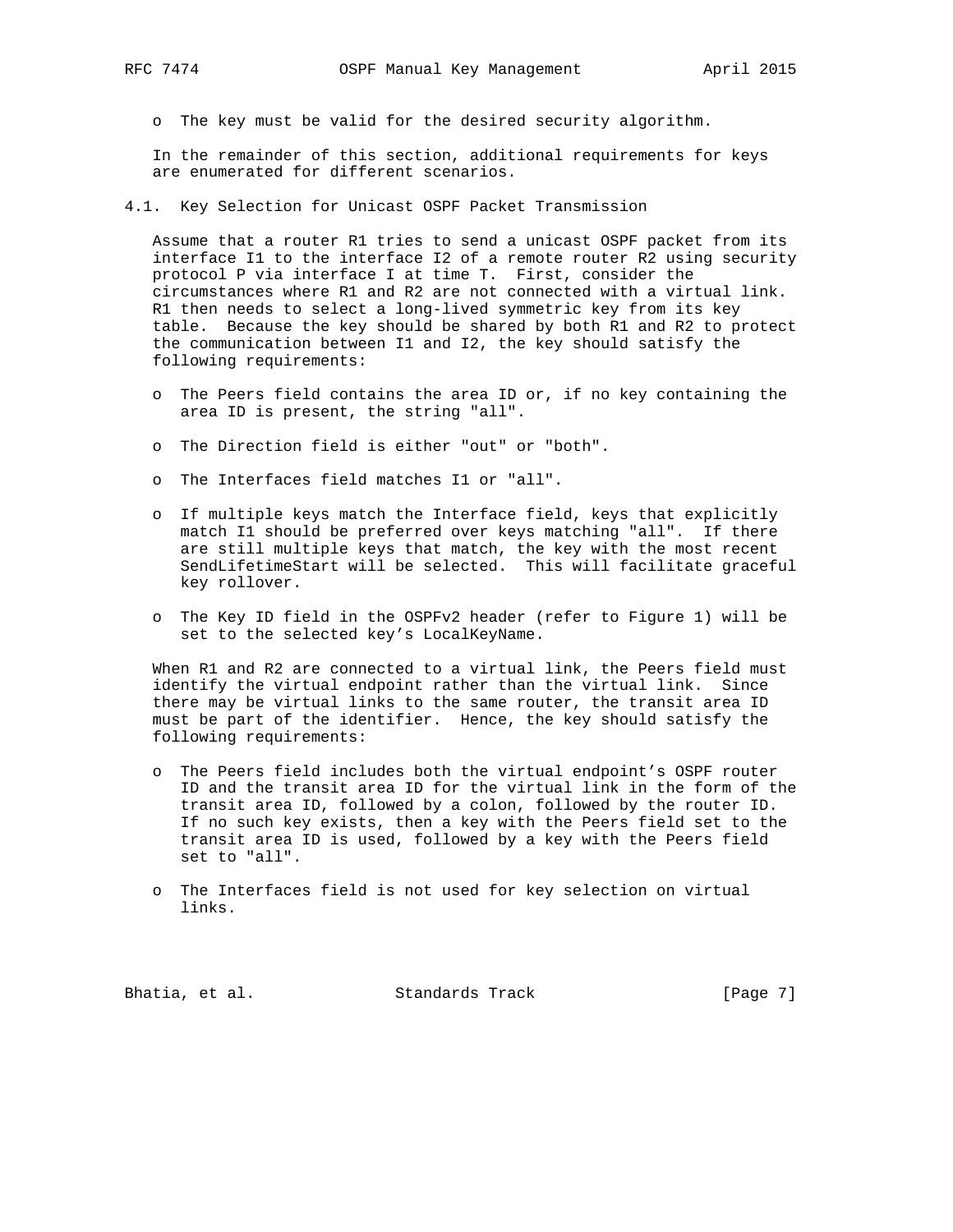- o The Direction field is either "out" or "both".
- o If multiple keys match the Peers field, keys that explicitly match the router ID should be preferred, followed by keys with a transit area specified, followed by keys with the Peers field set to "all". If there are still multiple keys that match, the key with the most recent SendLifetimeStart will be selected. This will facilitate graceful key rollover.
- o The Key ID field in the OSPFv2 header (refer to Figure 1) will be set to the selected key's LocalKeyName.
- 4.2. Key Selection for Multicast OSPF Packet Transmission

 If a router R1 sends an OSPF packet from its interface I1 to a multicast address (i.e., AllSPFRouters or AllDRouters), it needs to select a key according to the following requirements:

- o First, try a key with the Peers field containing the area ID to which the interface belongs. If no key exists, try a key with the Peers field "all".
- o The Interfaces field matches the interface over which the packet is sent or "all".
- o The Direction field is either "out" or "both".
- o If multiple keys match the Interface field, keys that explicitly match I1 should be preferred over keys matching "all". If there are still multiple keys that match, the key with the most resent SendLifetimeStart will be selected. This will facilitate graceful key rollover.
- o The Key ID field in the OSPFv2 header (refer to Figure 1) will be set to the selected key's LocalKeyName.
- 4.3. Key Selection for OSPF Packet Reception

 When cryptographic authentication is used, the ID of the authentication key is included in the authentication field of the OSPF packet header. Using this Key ID, it is straight forward for a receiver to locate the corresponding key. The simple requirements are:

 o The interface on which the key was received is associated with the key's interface.

Bhatia, et al. Standards Track [Page 8]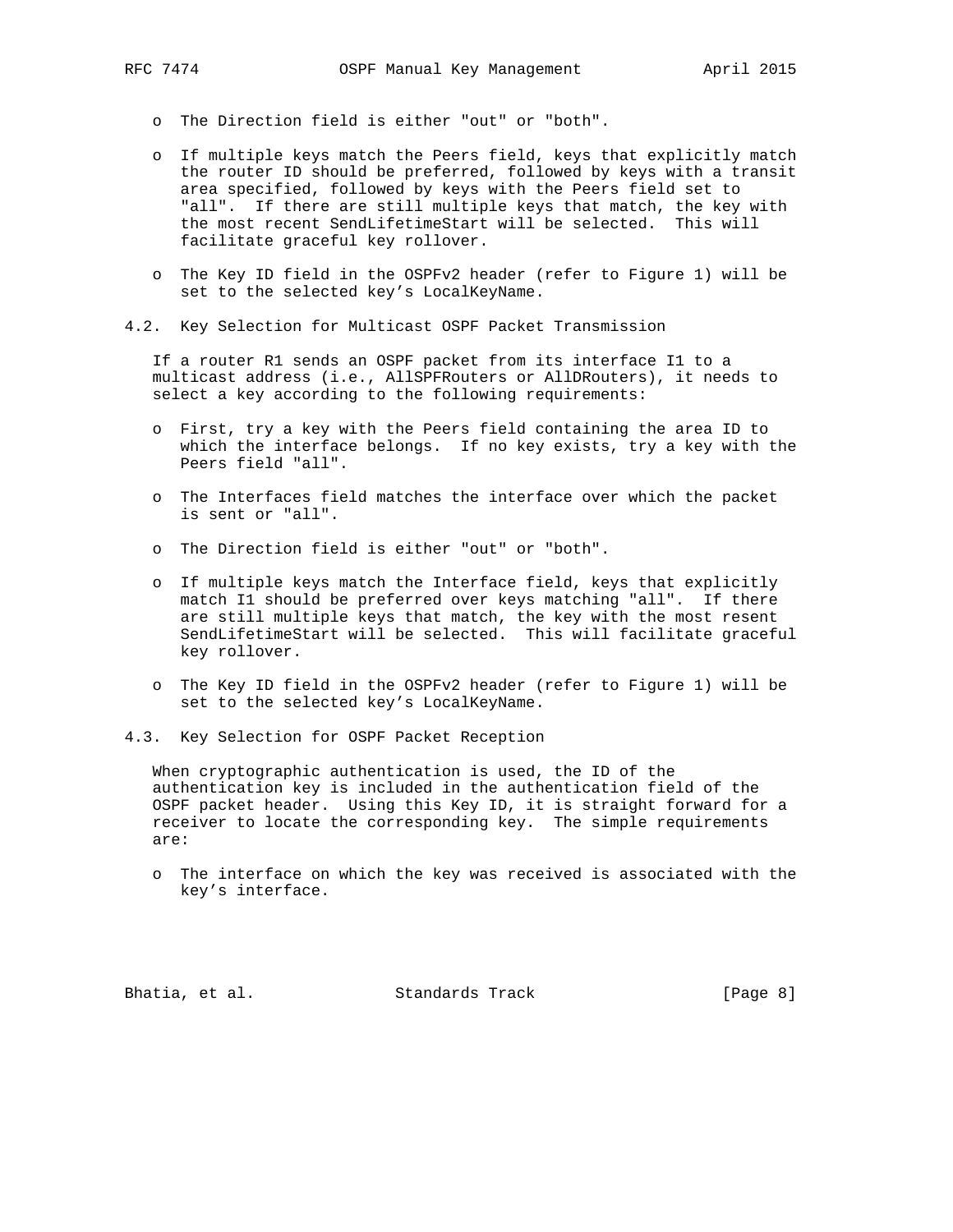- o The Key ID obtained from the OSPFv2 packet header corresponds to the neighbor's PeerKeyName. Since OSPFv2 keys are symmetric, the LocalKeyName and PeerKeyName for OSPFv2 keys will be identical. Hence, the Key ID will be used to select the correct local key.
- o The Direction field is either "in" or "both".
- o The Peers field matches as described in Sections Section 4.1 and Section 4.2.
- 5. Securing the IP Header

 This document updates the definition of the Apad constant, as it is defined in [RFC5709], to include the IP source address from the IP header of the OSPFv2 protocol packet. The overall cryptographic authentication process defined in [RFC5709] remains unchanged. To reduce the potential for confusion, this section minimizes the repetition of text from RFC 5709 [RFC5709]. The changes are:

 RFC 5709, Section 3.3 describes how the cryptographic authentication must be computed. In RFC 5709, the First-Hash includes the OSPF packet and Authentication Trailer. With this specification, the 64-bit sequence number will be included in the First-Hash along with the Authentication Trailer and OSPF packet.

 RFC 5709, Section 3.3 also requires the OSPFv2 packet's Authentication Trailer (which is the appendage described in RFC 2328, Appendix D.4.3, page 233, items  $(6)(a)$  and  $(6)(d)$ ) to be filled with the value Apad. Apad is a hexadecimal constant with the value 0x878FE1F3 repeated (L/4) times, where L is the length of the hash being used and is measured in octets rather than bits.

 OSPF routers sending OSPF packets must initialize the first 4 octets of Apad to the value of the IP source address that would be used when sending the OSPFv2 packet. The remainder of Apad will contain the value  $0x878FE1F3$  repeated (L - 4)/4 times, where L is the length of the hash, measured in octets. The basic idea is to incorporate the IP source address from the IP header in the cryptographic authentication computation so that any change of IP source address in a replayed packet can be detected.

 When an OSPF packet is received, implementations MUST initialize the first 4 octets of Apad to the IP source address from the IP header of the incoming OSPFv2 packet. The remainder of Apad will contain the value  $0x878FE1F3$  repeated (L - 4)/4 times, where L is the length of the hash, measured in octets. Besides changing the value of Apad, this document does not introduce any other changes to the authentication mechanism described in [RFC5709]. This would prevent

Bhatia, et al. Standards Track [Page 9]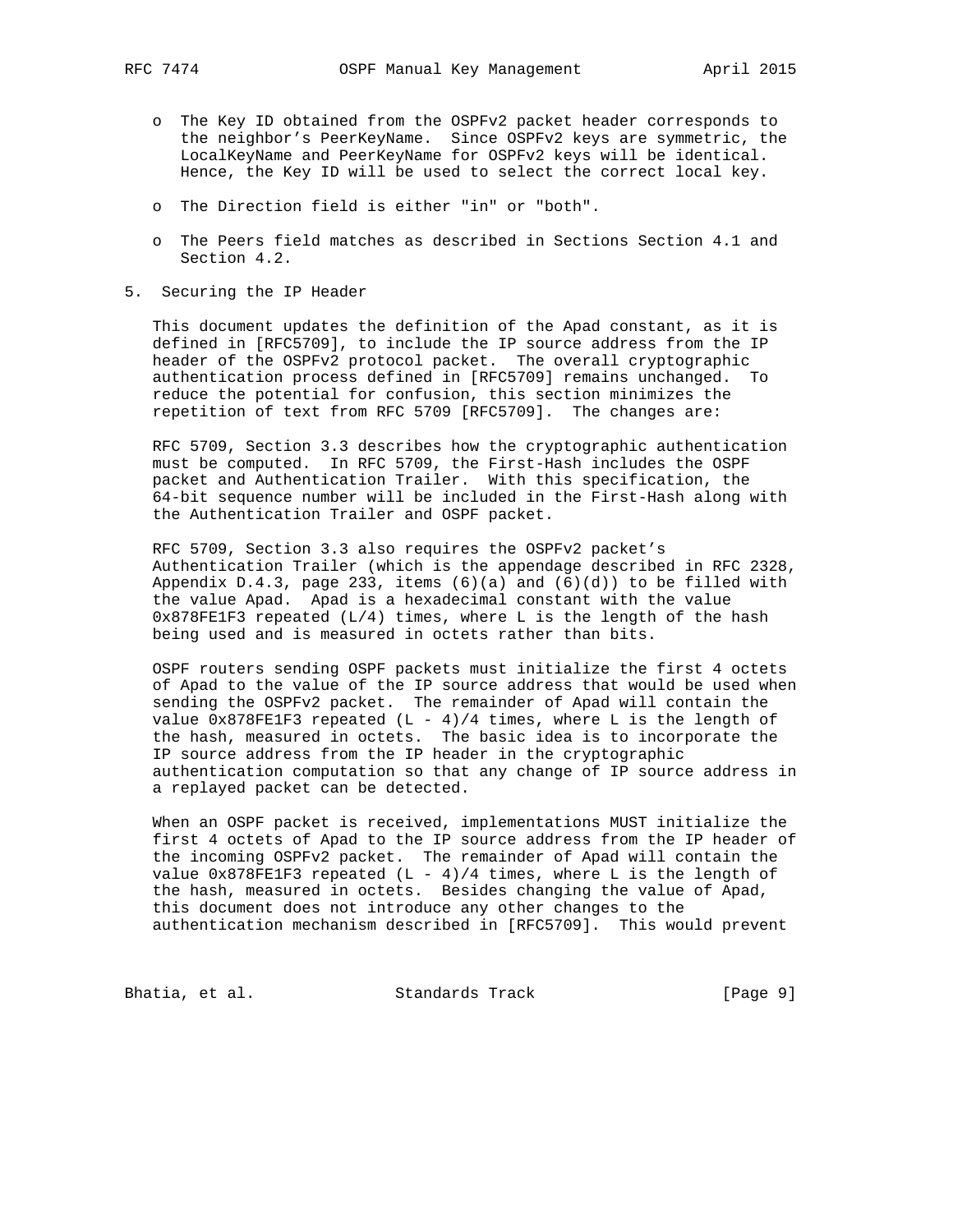all attacks where a rogue OSPF router changes the IP source address of an OSPFv2 packet and replays it on the same multi-access interface or another interface since the IP source address is now included in the cryptographic hash computation and modification would result in the OSPFv2 packet being dropped due to an authentication failure.

## 6. Mitigating Cross-Protocol Attacks

 In order to prevent cross-protocol replay attacks for protocols sharing common keys, the two-octet OSPFv2 Cryptographic Protocol ID is appended to the authentication key prior to use. Refer to the IANA Considerations (Section 9).

 [RFC5709], Section 3.3 describes the mechanism to prepare the key used in the hash computation. This document updates the text under "(1) PREPARATION OF KEY" as follows:

 The OSPFv2 Cryptographic Protocol ID is appended to the Authentication Key (K) yielding a Protocol-Specific Authentication Key (Ks). In this application, Ko is always L octets long. While [RFC2104] supports a key that is up to B octets long, this application uses L as the Ks length consistent with [RFC4822], [RFC5310], and [RFC5709]. According to [FIPS-198], Section 3, keys greater than L octets do not significantly increase the function strength. Ks is computed as follows:

 If the Protocol-Specific Authentication Key (Ks) is L octets long, then Ko is equal to Ks. If the Protocol-Specific Authentication Key (Ks) is more than L octets long, then Ko is set to H(Ks). If the Protocol-Specific Authentication Key (Ks) is less than L octets long, then Ko is set to the Protocol-Specific Authentication Key (Ks) with zeros appended to the end of the Protocol-Specific Authentication Key (Ks) such that Ko is L octets long.

 Once the cryptographic key (Ko) used with the hash algorithm is derived, the rest of the authentication mechanism described in [RFC5709] remains unchanged other than one detail that was unspecified. When XORing Ko and Ipad of Opad, Ko MUST be padded with zeros to the length of Ipad or Opad. It is expected that implementations of [RFC5709] perform this padding implicitly.

Bhatia, et al. Standards Track [Page 10]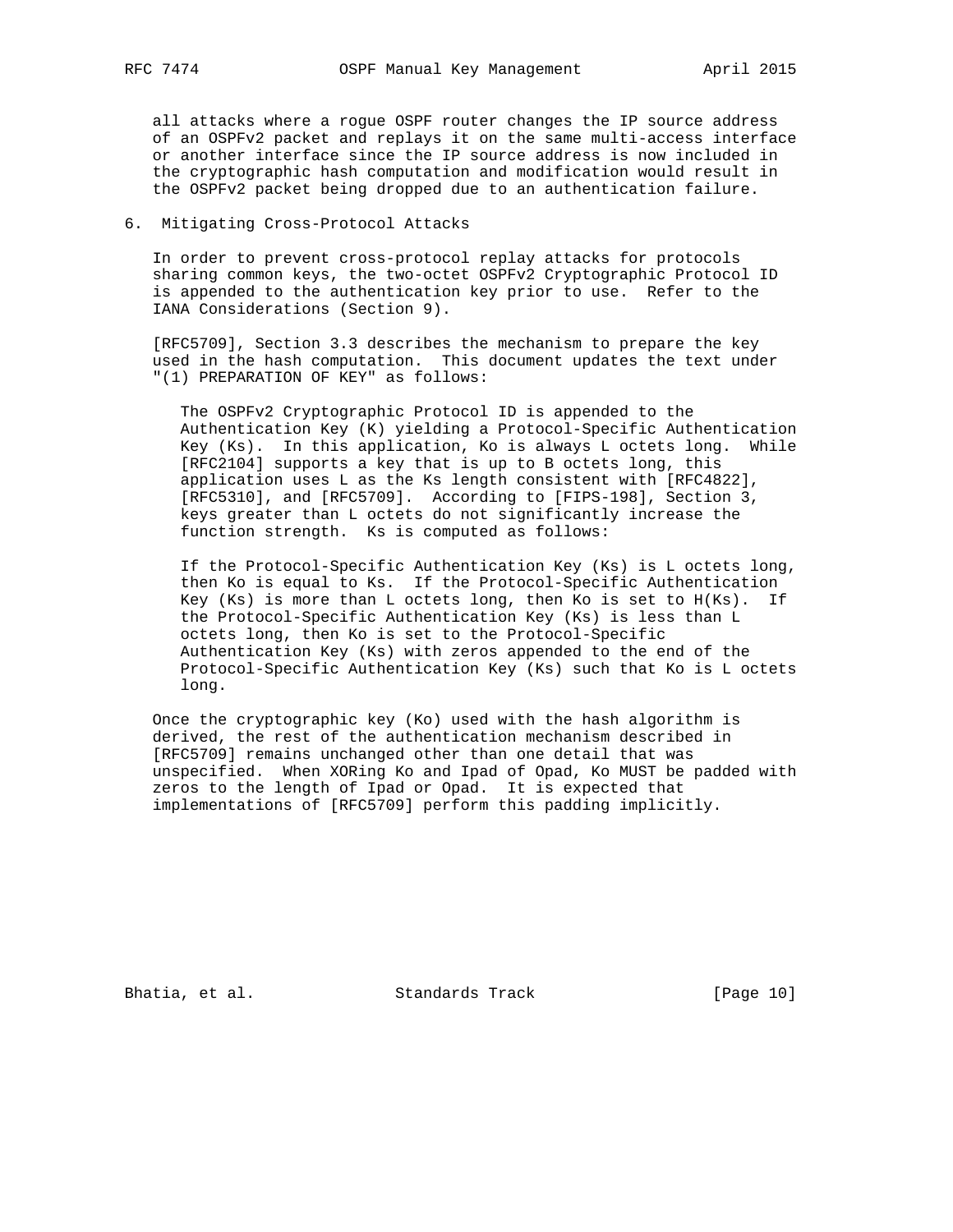### 7. Backward Compatibility

 This security extension uses a new authentication type, AuType in the OSPFv2 header (refer to Figure 1). When an OSPFv2 packet is received and the AuType doesn't match the configured authentication type for the interface, the OSPFv2 packet will be dropped as specified in RFC 2328 [RFC2328]. This guarantees backward-compatible behavior consistent with any other authentication type mismatch.

## 8. Security Considerations

 This document rectifies the manual key management procedure that currently exists within OSPFv2, as part of Phase 1 of the KARP Working Group. Therefore, only the OSPFv2 manual key management mechanism is considered. Any solution that takes advantage of the automatic key management mechanism is beyond the scope of this document.

 The described sequence number extension offers most of the benefits of more complicated mechanisms without their attendant challenges. There are, however, a couple drawbacks to this approach. First, it requires the OSPF implementation to be able to save its boot count in non-volatile storage. If the non-volatile storage is ever repaired or upgraded such that the contents are lost or the OSPFv2 router is replaced, the authentication keys MUST be changed to prevent replay attacks.

 Second, if a router is taken out of service completely (either intentionally or due to a persistent failure), the potential exists for reestablishment of an OSPFv2 adjacency by replaying the entire OSPFv2 session establishment. However, this scenario is extremely unlikely, since it would imply an identical OSPFv2 adjacency formation packet exchange. Without adjacency formation, the replay of OSPFv2 hello packets alone for an OSPFv2 router that has been taken out of service should not result in any serious attack, as the only consequence is superfluous processing. Of course, this attack could also be thwarted by changing the relevant manual keys.

 This document also provides a solution to prevent certain denial-of service attacks that can be launched by changing the source address in the IP header of an OSPFv2 protocol packet.

 Using a single crypto sequence number can leave the router vulnerable to a replay attack where it uses the same source IP address on two different point-to-point unnumbered links. In such environments where an attacker can actively tap the point-to-point links, it's recommended that the user employ different keys on each of those unnumbered IP interfaces.

Bhatia, et al. Standards Track [Page 11]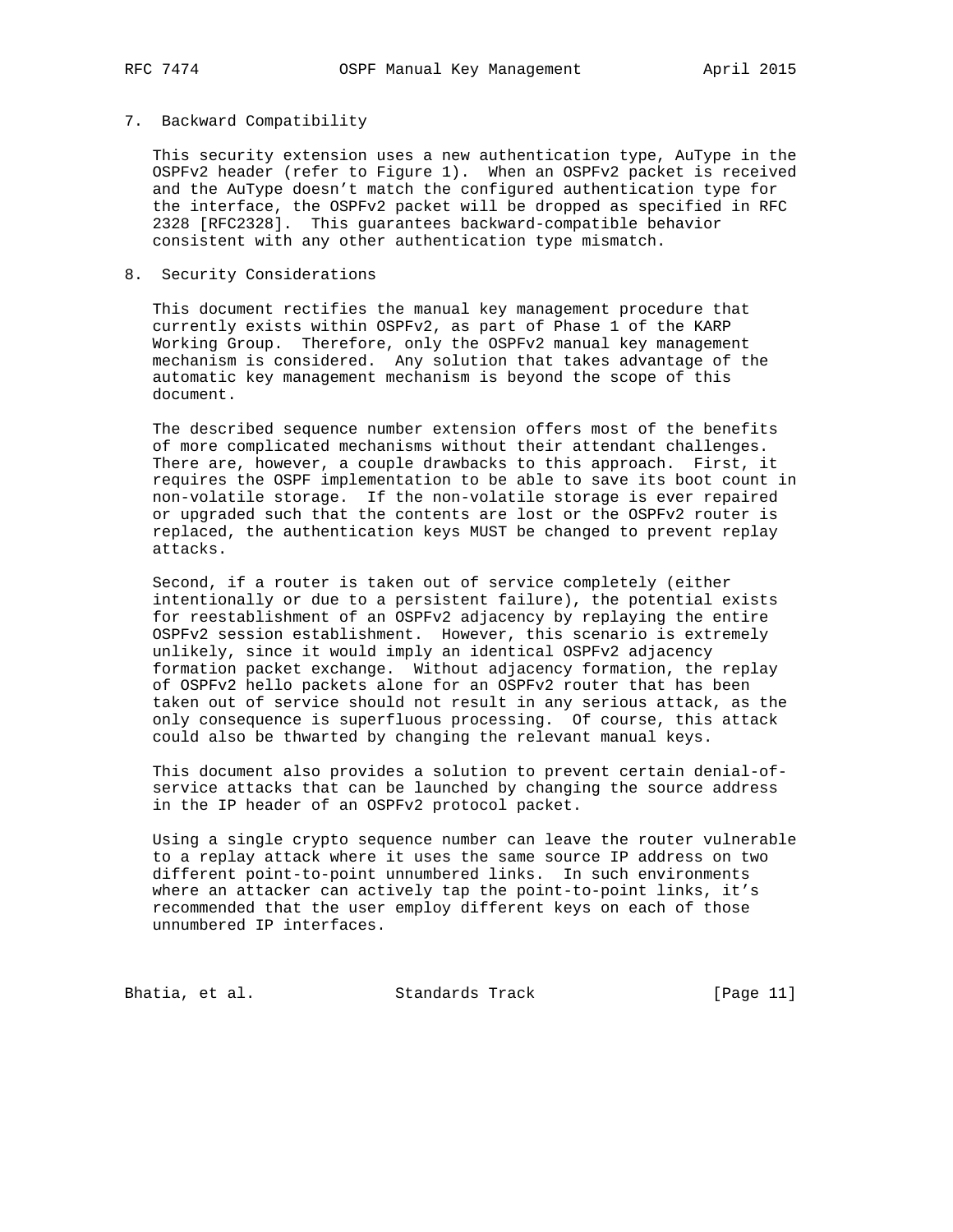9. IANA Considerations

 This document registers a new code point from the "OSPF Shortest Path First (OSPF) Authentication Codes" registry:

o 3 - Cryptographic Authentication with Extended Sequence Numbers.

 This document also registers a new code point from the "Authentication Cryptographic Protocol ID" registry defined under "Keying and Authentication for Routing Protocols (KARP) Parameters":

- $0 \quad 3 -$  OSPFv2.
- 10. References
- 10.1. Normative References
	- [RFC2119] Bradner, S., "Key words for use in RFCs to Indicate Requirement Levels", BCP 14, RFC 2119, March 1997, <http://www.rfc-editor.org/info/rfc2119>.
	- [RFC2328] Moy, J., "OSPF Version 2", STD 54, RFC 2328, April 1998, <http://www.rfc-editor.org/info/rfc2328>.
	- [RFC5709] Bhatia, M., Manral, V., Fanto, M., White, R., Barnes, M., Li, T., and R. Atkinson, "OSPFv2 HMAC-SHA Cryptographic Authentication", RFC 5709, October 2009, <http://www.rfc-editor.org/info/rfc5709>.
- 10.2. Informative References

[FIPS-198]

 US National Institute of Standards and Technology, "The Keyed-Hash Message Authentication Code (HMAC)", FIPS PUB 198-1, July 2008.

- [RFC2104] Krawczyk, H., Bellare, M., and R. Canetti, "HMAC: Keyed- Hashing for Message Authentication", RFC 2104, February 1997, <http://www.rfc-editor.org/info/rfc2104>.
- [RFC3414] Blumenthal, U. and B. Wijnen, "User-based Security Model (USM) for version 3 of the Simple Network Management Protocol (SNMPv3)", STD 62, RFC 3414, December 2002, <http://www.rfc-editor.org/info/rfc3414>.

Bhatia, et al. Standards Track [Page 12]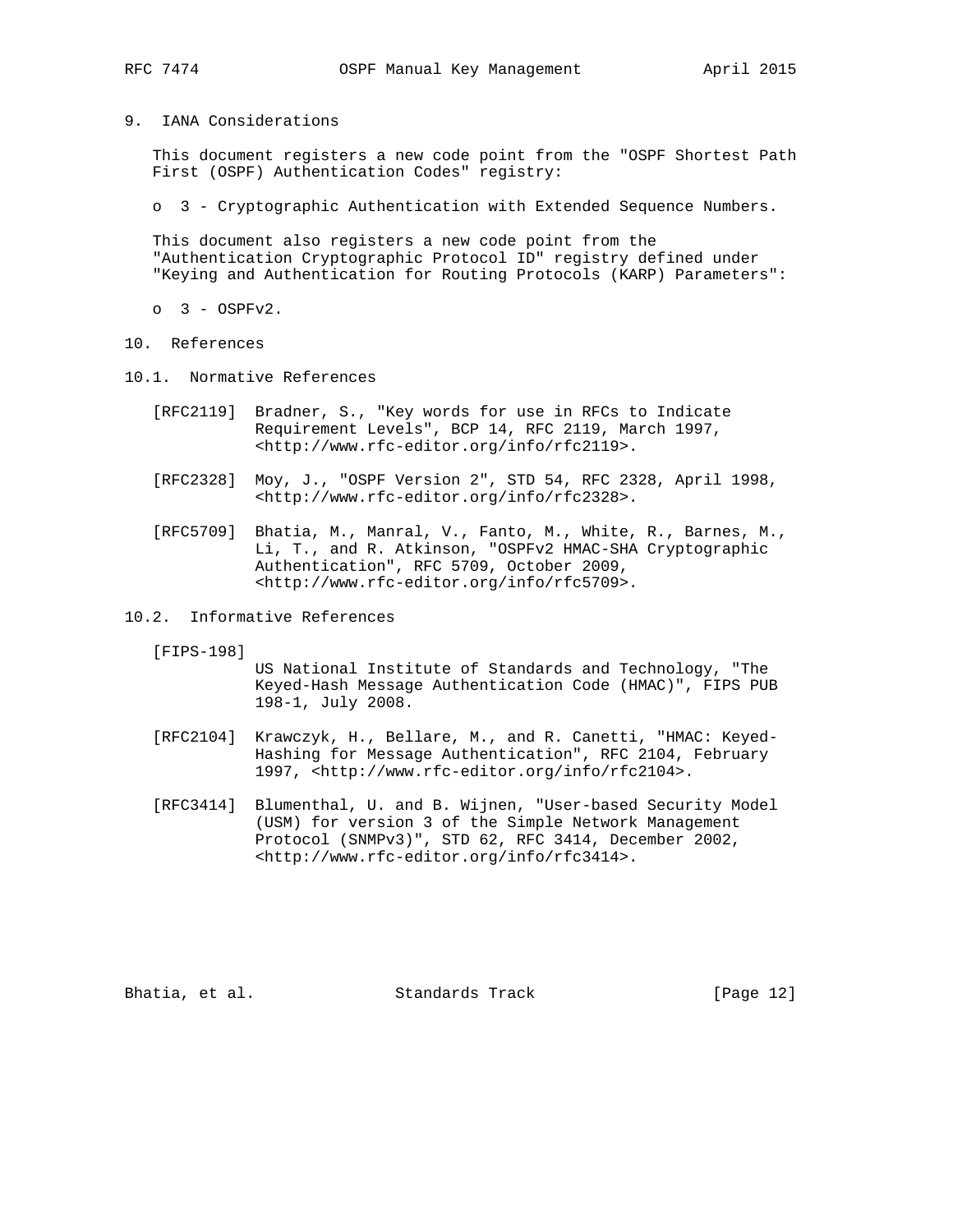- [RFC4222] Choudhury, G., Ed., "Prioritized Treatment of Specific OSPF Version 2 Packets and Congestion Avoidance", BCP 112, RFC 4222, October 2005, <http://www.rfc-editor.org/info/rfc4222>.
- [RFC4822] Atkinson, R. and M. Fanto, "RIPv2 Cryptographic Authentication", RFC 4822, February 2007, <http://www.rfc-editor.org/info/rfc4822>.
- [RFC5310] Bhatia, M., Manral, V., Li, T., Atkinson, R., White, R., and M. Fanto, "IS-IS Generic Cryptographic Authentication", RFC 5310, February 2009, <http://www.rfc-editor.org/info/rfc5310>.
- [RFC6039] Manral, V., Bhatia, M., Jaeggli, J., and R. White, "Issues with Existing Cryptographic Protection Methods for Routing Protocols", RFC 6039, October 2010, <http://www.rfc-editor.org/info/rfc6039>.
- [RFC6094] Bhatia, M. and V. Manral, "Summary of Cryptographic Authentication Algorithm Implementation Requirements for Routing Protocols", RFC 6094, February 2011, <http://www.rfc-editor.org/info/rfc6094>.
- [RFC6549] Lindem, A., Roy, A., and S. Mirtorabi, "OSPFv2 Multi- Instance Extensions", RFC 6549, March 2012, <http://www.rfc-editor.org/info/rfc6549>.
- [RFC6862] Lebovitz, G., Bhatia, M., and B. Weis, "Keying and Authentication for Routing Protocols (KARP) Overview, Threats, and Requirements", RFC 6862, March 2013, <http://www.rfc-editor.org/info/rfc6862>.
- [RFC6863] Hartman, S. and D. Zhang, "Analysis of OSPF Security According to the Keying and Authentication for Routing Protocols (KARP) Design Guide", RFC 6863, March 2013, <http://www.rfc-editor.org/info/rfc6863>.
- [RFC7210] Housley, R., Polk, T., Hartman, S., and D. Zhang, "Database of Long-Lived Symmetric Cryptographic Keys", RFC 7210, April 2014, <http://www.rfc-editor.org/info/rfc7210>.

Bhatia, et al. Standards Track [Page 13]